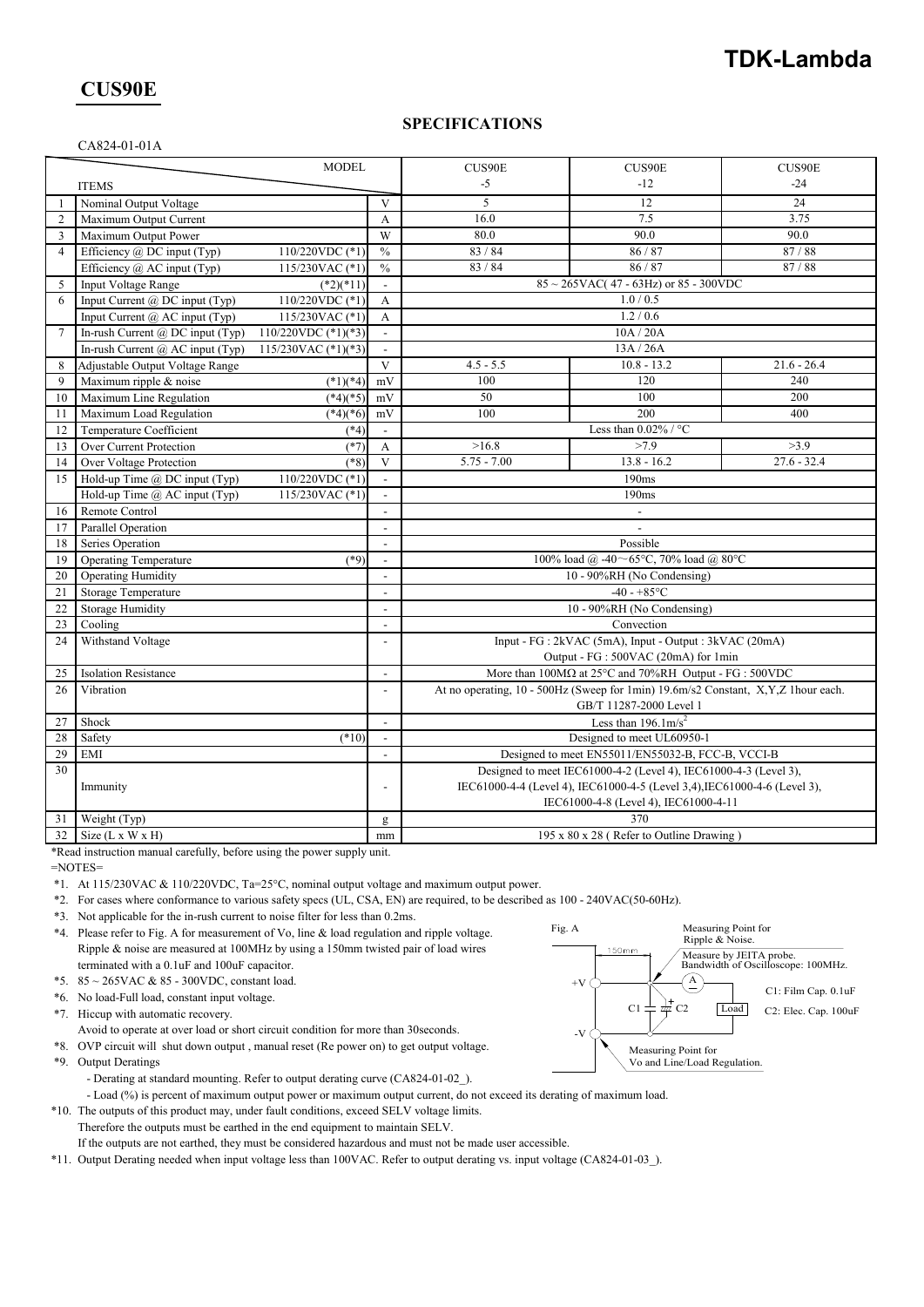# **CUS90E**

## **OUTPUT DERATING**

### CA824-01-02

\*COOLING: CONVECTION COOLING

|                  | LOADING CONDITION(%) |            |              |              |  |  |  |
|------------------|----------------------|------------|--------------|--------------|--|--|--|
| Ta $(^{\circ}C)$ | Mounting B           | Mounting A | Mounting C,D | Mounting E,F |  |  |  |
| $-40 - 50$       | 100                  | 100        | 100          | 100          |  |  |  |
| 55               | 100                  | 100        | 100          | 90           |  |  |  |
| 60               | 100                  | 100        | 90           | 80           |  |  |  |
| 65               | 100                  | 90         | 80           | 70           |  |  |  |
| 70               | 90                   | 80         | 70           | 60           |  |  |  |
| 75               | 80                   | 70         | 60           | 50           |  |  |  |
| 80               | 70                   | 60         | 50           | 40           |  |  |  |

### \*COOLING: CONVECTION COOLING